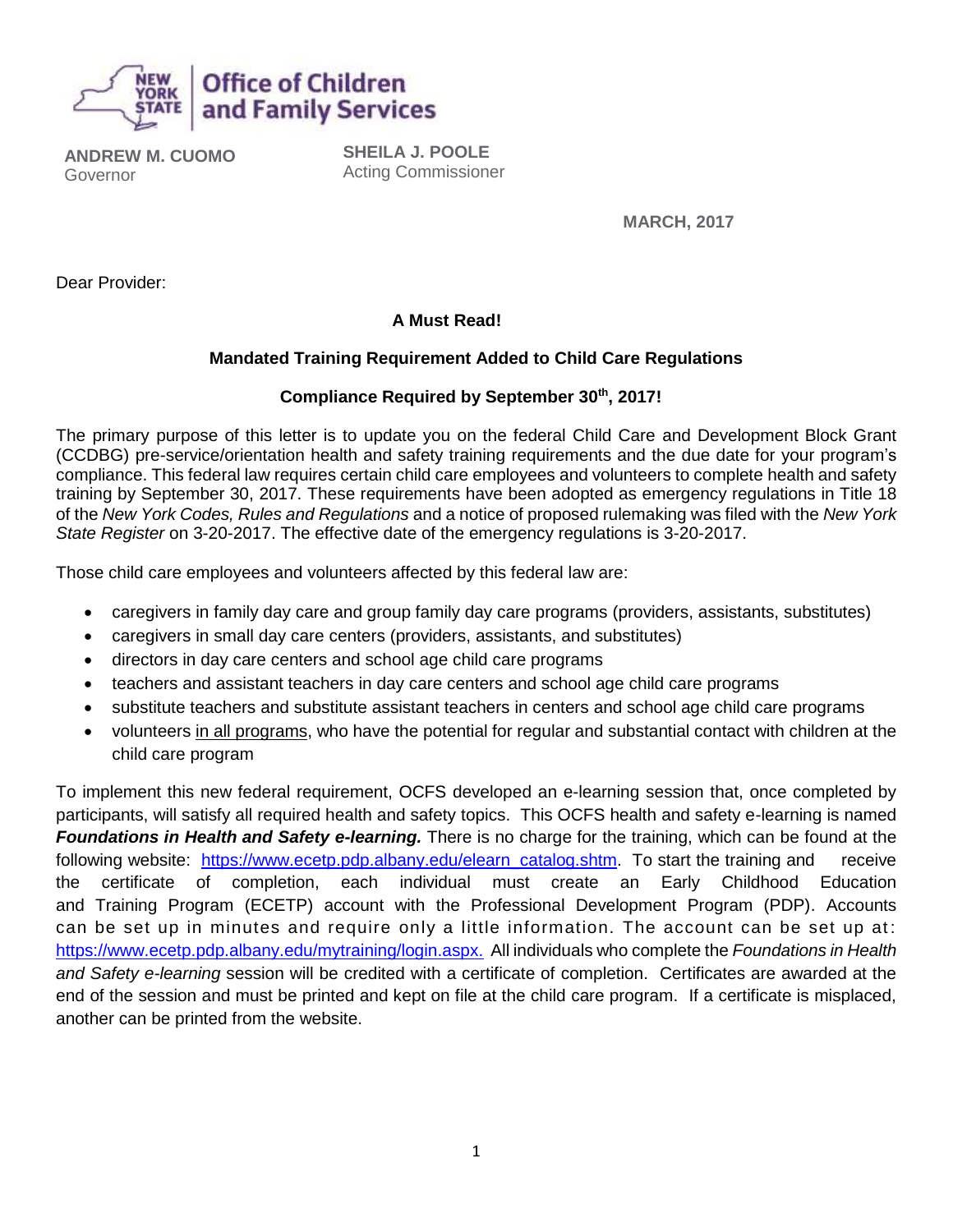The following chart includes role, program type, and compliance requirements.

| <b>PROGRAM TYPE</b>                           | <b>ROLE IN THE PROGRAM</b>                                             | <b>COMPLIANCE REQUIREMENTS</b>                |
|-----------------------------------------------|------------------------------------------------------------------------|-----------------------------------------------|
| Family day care, and                          | Providers who completed the OCFS                                       | <b>Complete the OCFS Foundations in</b>       |
| group family day care                         | 15-hour health and safety classroom                                    | <b>Health and Safety 5-hour e-learning</b>    |
|                                               | training prior to August 1, 2016                                       | or retake the OCFS 15-hour health             |
|                                               |                                                                        | and safety classroom training by              |
|                                               |                                                                        | <b>September 30, 2017</b>                     |
| Family day care, and                          | Providers who completed the OCFS                                       | You have met this requirement; no             |
| group family day care                         | 15-hour health and safety classroom                                    | further action required                       |
|                                               | training on or after August 1, 2016                                    |                                               |
| Family day care, group                        | Applicants to be an "on-site"                                          | <b>Complete the OCFS 15-hour health</b>       |
| family day care                               | provider at a grandfathered program                                    | and safety classroom training prior           |
| (Grandfathered                                |                                                                        | to assuming the role of provider.             |
| programs in which the                         |                                                                        |                                               |
| <b>Provider is not the</b>                    |                                                                        |                                               |
| licensee/registrant)-                         |                                                                        |                                               |
| Family day care and                           | Assistants, volunteers with the                                        | <b>Complete the OCFS Foundations in</b>       |
| group family day care,                        | potential for regular and substantial                                  | <b>Health and Safety 5-hour e-learning</b>    |
|                                               | contact with children in care,                                         | or the OCFS 15-hour health and                |
|                                               | substitutes, caregivers hired prior to                                 | safety classroom training by                  |
|                                               | 3-20-2017                                                              | September 30, 2017                            |
| Family day care and                           | Assistants, volunteers with the                                        | <b>Complete the OCFS Foundations in</b>       |
| group family day care                         | potential for regular and substantial                                  | <b>Health and Safety 5-hour e-learning</b>    |
|                                               | contact with children in care,                                         | or the OCFS 15-hour health and                |
|                                               | substitutes, caregivers hired on or                                    | safety classroom training pre-                |
|                                               | after 3-20-2017                                                        | service, within three months of start         |
|                                               |                                                                        | date, or by September 30, 2017,               |
|                                               |                                                                        | whichever is latest                           |
| <b>Small Day Care Center</b>                  | Provider, assistants, volunteers with                                  | <b>Complete the OCFS Foundations in</b>       |
|                                               | the potential for regular and                                          | <b>Health and Safety 5-hour e-learning</b>    |
|                                               | substantial contact with children in                                   | by September 30, 2017                         |
|                                               | care, substitutes, caregivers hired                                    |                                               |
|                                               | prior to 3-20-2017                                                     |                                               |
| <b>Small Day Care Center</b>                  | Provider, assistants, volunteers with                                  | <b>Complete the OCFS Foundations in</b>       |
|                                               | the potential for regular and<br>substantial contact with children in  | <b>Health and Safety 5-hour e-learning</b>    |
|                                               |                                                                        | within three months of start date, or         |
|                                               | care, substitutes, caregivers hired on<br>or after 3-20-2017           | by September 30, 2017, whichever is<br>latest |
|                                               |                                                                        | <b>Complete the OCFS Foundations in</b>       |
| Day care centers and<br>School age child care | Directors, group teachers, on-site<br>supervisors, assistant teachers, | <b>Health and Safety 5-hour e-learning</b>    |
| programs                                      | volunteers with the potential for                                      | by September 30, 2017                         |
|                                               | regular and substantial contact with                                   |                                               |
|                                               | children in care, substitutes hired on                                 |                                               |
|                                               | or prior to 3-20-2017                                                  |                                               |
| Day care centers and                          | Directors, group teachers, on-site                                     | <b>Complete the OCFS Foundations in</b>       |
| School age child care                         | supervisors, assistant teachers,                                       | <b>Health and Safety 5-hour e-learning</b>    |
| programs                                      | volunteers with the potential for                                      | pre-service, within 3 months of start         |
|                                               | regular and substantial contact with                                   | date, or by September 30, 2017,               |
|                                               | children in care, substitutes hired                                    | whichever is latest                           |
|                                               | after 3-20-2017                                                        |                                               |
|                                               |                                                                        |                                               |

**Note:** *Any individual who has not completed the required health and safety training by the time specified above may not be left unsupervised with children in care. In addition, any individual*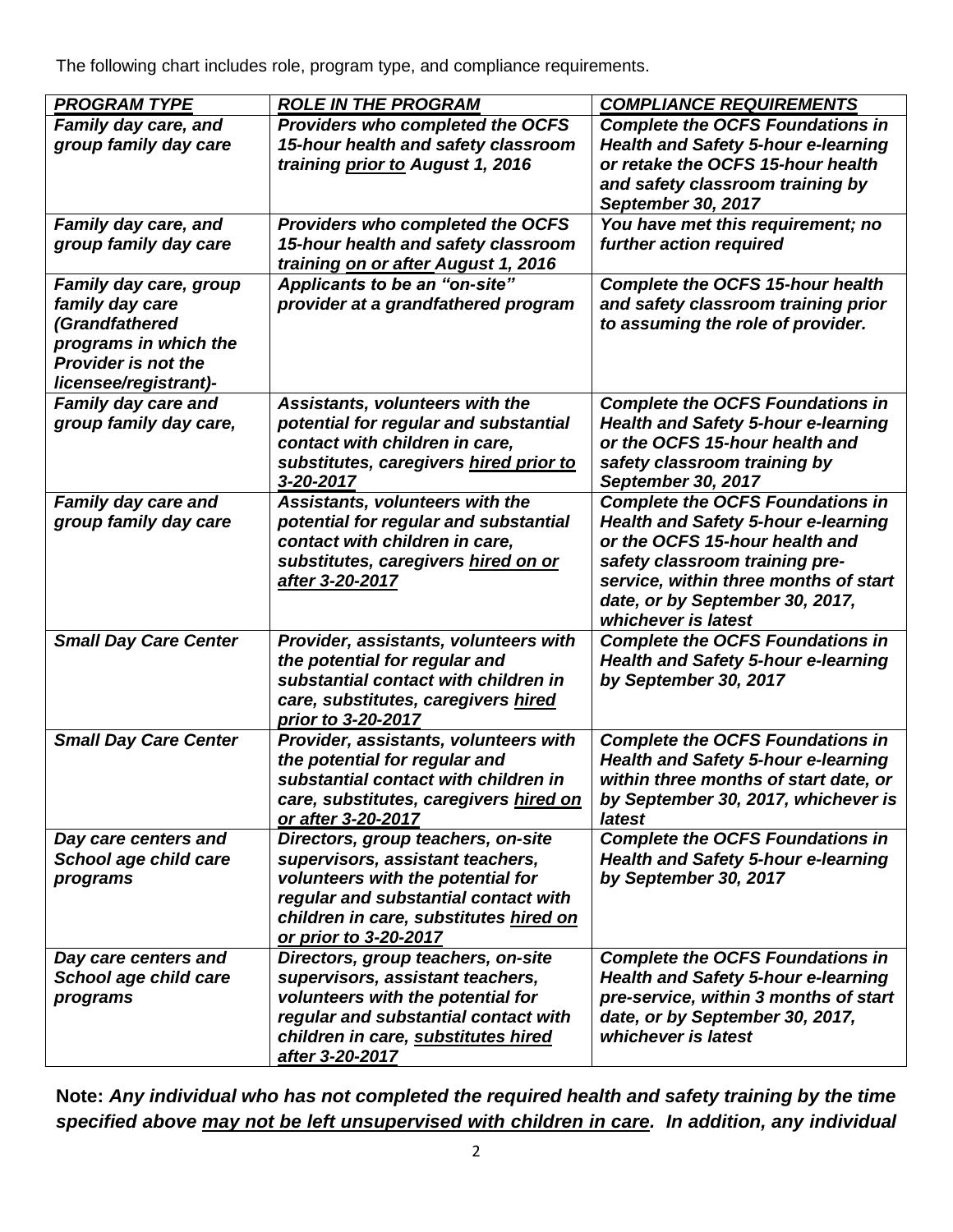## *hired after the effective date of the regulations who has not completed the training, but will be completing the training within the first three months of starting such position, may not be left unsupervised with children in care until such training is completed.*

The *Foundations in Health and Safety e-learning* will count toward the 30 hours of required training needed every two years. Topic areas found in the *Foundations in Health and Safety e-learning* will satisfy some of the topic areas required in: 414.14(d), 418-1.14(d), 418-2.14(d), 416.14(f), 417.14(f). Trainees who complete the *Foundations in Health and Safety e-learning* will receive credit toward these required topic areas, as appropriate. The certificate awarded at the conclusion of the *Foundations in Health and Safety e-learning* will document: the name of the person trained, training hours completed, and which topics the *Foundations in Health and Safety elearning* covers from the list of mandatory training topics.

#### **After reviewing the chart above, are you required to take the 5-hour** *Foundations in Health and Safety e-learning* **but don't have a computer or access to the internet? Some advice:**

- Call your local Child Care Resource and Referral agency and ask for assistance with computer access.
- Call your local library and ask if computers are available to the public.
- Members of CSEA can receive assistance by calling CSEA Bi-lingual Child Care Resource Center, tollfree: 877-483-CSEA (2732).
- Members of UFT can receive assistance by calling Tammie Miller (Chapter Leader) at UFT: 212-598- 9288.

You have the option of completing the 15-hour Health and Safety classroom training instead (there is a fee). For more information on how to locate a trainer, contact PDP at: 800-295-9616 or your licensor or registrar. OCFS recommends that child care programs make a plan to begin training in the *Foundations in Health and Safety elearning* as early as is possible; do not wait until the end of the period to begin training. The total training time to complete all the modules is approximately five hours. The modules don't have to be taken all at one time or in one session. An individual will have 30 days to complete the training, once started.

#### **Child Care Centers and School Age Child Care Group Training**

Directors of day care centers (DCC) or school age child care (SACC) programs may hold group training sessions for their staff using the *Foundations in Health and Safety e-learning*. Each participant in the group session must set up an Early Childhood Education and Training Program (ECETP) account with PDP (as directed on page 1) so that credit for the training can be added to the individual's ECETP account. DCC and SACC directors choosing the group method of training may not charge their employees a fee for the training nor may they train staff who are not employees of their program. The DCC and SACC director must facilitate the *Foundations in Health and Safety e-learning* group sessions and ask for staff participation during the interactive exercises that are included in the training. Signed rosters of those trained by the DCC or SACC director must be kept on file at the program for review by OCFS representatives. In addition, the DCC and SACC director must send a copy of the *signed* training roster and the Participant's Reaction Questionnaires (PRQ) to PDP after completion of the training modules. For your convenience, these forms are available at:

Roster: [http://res.pdp.albany.edu/eLearning/HS-Foundations/Roster-HSFoundations.docx;](http://res.pdp.albany.edu/eLearning/HS-Foundations/Roster-HSFoundations.docx)

PRQ: [http://res.pdp.albany.edu/OnDemand\\_Conf/CommonFiles/Participant%20Reaction%20Questionnaire.pdf](http://res.pdp.albany.edu/OnDemand_Conf/CommonFiles/Participant%20Reaction%20Questionnaire.pdf) 

Upon receipt of these forms, PDP will enter all individual's training credit into their ECETP account. The address to send signed rosters and PRQ to is: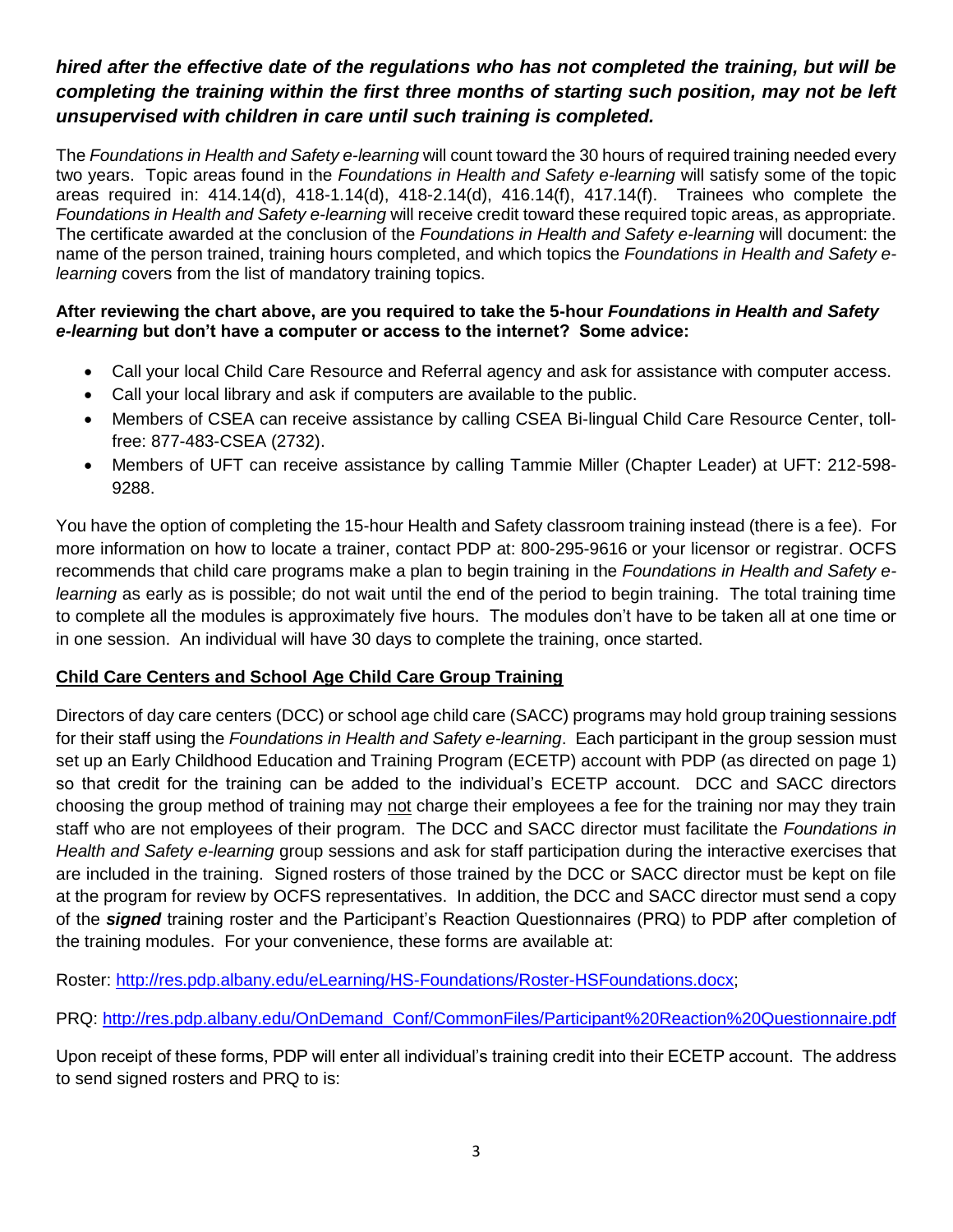**The Professional Development Program C/O Health and Safety e-learning 4 Tower Place, 4th Floor Albany, NY 12203**

*The Foundations in Health and Safety e-learning* will be **available in Spanish** by the Beginning of July 2017, and **Mandarin** later in the year. Check the OCFS website for updates.



 **Epinephrine Auto Injector News**

Governor Andrew Cuomo signed a bill into law (Chapter 373 of the laws of 2016) that will permit child day care programs to purchase an epinephrine auto injector without a child-specific prescription. This law allows trained staff at a program to administer the auto injector to a child who is experiencing anaphylaxis. In order to administer the auto injector, he/she would be required to successfully complete a training course in the use of epinephrine auto-injector devices conducted by a nationally recognized organization experienced in training laypersons in emergency health treatment or by an entity or individual approved by the Department of Health Commissioner, or as directed in a specific instance to use an epinephrine auto-injector device by a health care practitioner. This law goes into effect on March 28, 2017. An appendix (J) will be available soon to capture this option in the health care plan. For more information, go to the NYS Department of Health website at these three links:

<https://health.ny.gov/professionals/ems/policy/17-02.htm> [https://health.ny.gov/professionals/ems/pdf/epi\\_auto-inject\\_training\\_guidelines.pdf](https://health.ny.gov/professionals/ems/pdf/epi_auto-inject_training_guidelines.pdf)  <http://www.health.ny.gov/professionals/ems/art30.htm#BM3000c>



# **Photo ID Waiver Form for the Fingerprinting of Minors**

Social Services Law requires that all persons, including minors under the age of 18, who are employed by or volunteering at child care programs and have the potential for regular and substantial contact with children to be fingerprinted and checked against the Child Abuse and Maltreatment Register and the Justice Center Staff Exclusion List. An official form of photo identification is required in order to be fingerprinted and many minors do not have an acceptable form of photo identification that meets this requirement. A waiver form has been developed in order to meet the intent of the photo ID requirement for the criminal background checks for minors. In order for a minor under the age of 18 to be fingerprinted without the required forms of identification, they will need to complete form number OCFS-4931 and be accompanied by their parent or legal guardian to the fingerprinting site. This form must be signed by the parent or legal guardian **at the time of fingerprinting** in the presence of the fingerprinting location employee. The OCFS-4931 form can be found and printed at: <http://ocfs.ny.gov/main/documents/docsChildCareAll.asp>



Section 2505-a of the Public Health Law, ["Breastfeeding Mothers' Bill of Rights,](http://www.health.ny.gov/publications/2028.pdf)" requires that employers act in accordance with the following: